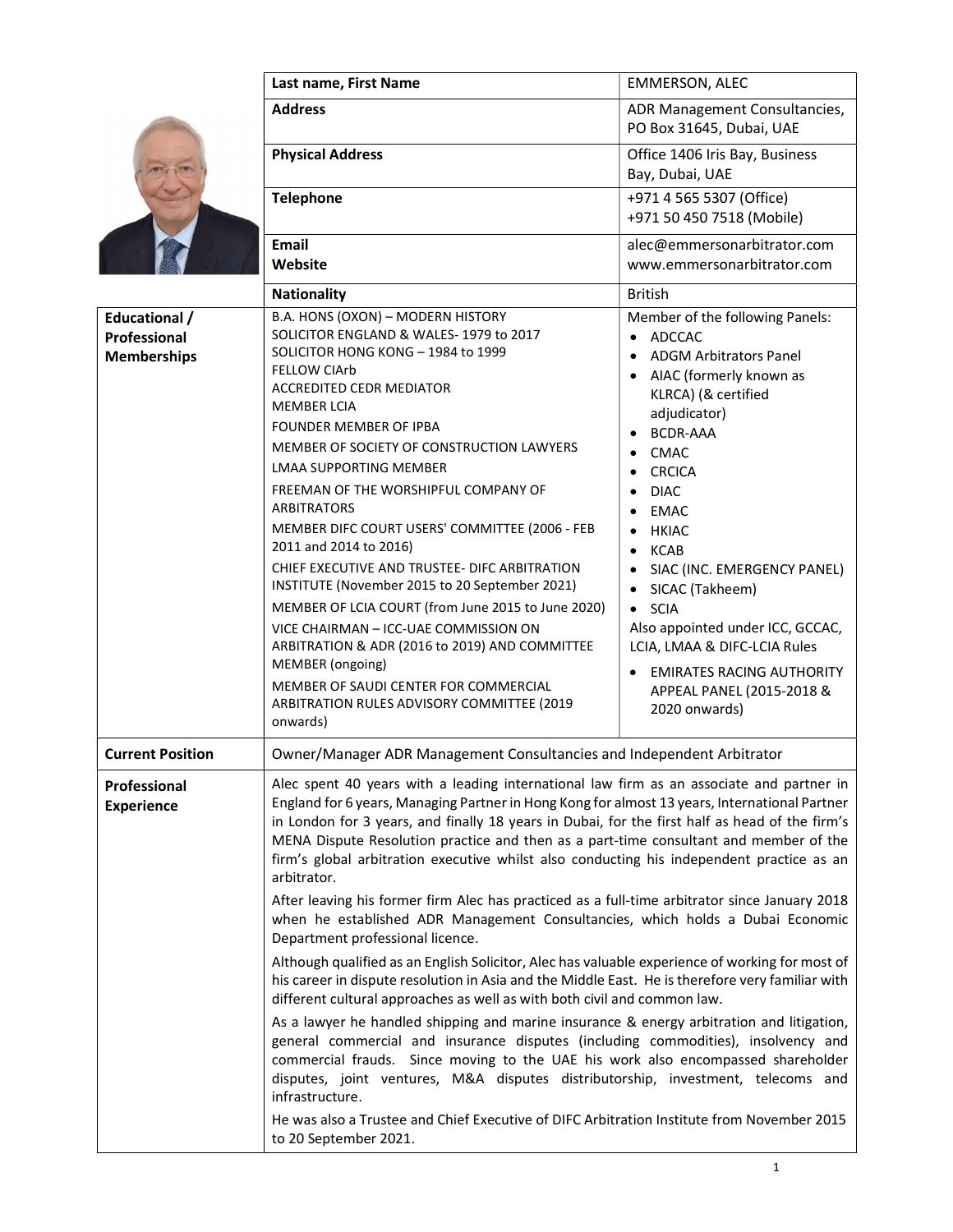| <b>Arbitration Experience</b> | Acted as party counsel for claimants or respondents in hundreds of institutional and ad hoc<br>arbitrations for more than 30 years, involving shipping and ship building, insurance, international<br>trade, energy, commercial contracts, agency & distributorships, joint ventures, investments, real<br>estate, telecommunications and infrastructure.<br>Since 2008 he has sat as an arbitrator in more than 200 arbitrations under ADCCAC, DIAC, DIFC- |
|-------------------------------|-------------------------------------------------------------------------------------------------------------------------------------------------------------------------------------------------------------------------------------------------------------------------------------------------------------------------------------------------------------------------------------------------------------------------------------------------------------|
|                               | LCIA, EMAC, GCCCAC, ICC, LCIA, LMAA and SIAC rules as well as in UNCITRAL and other ad hoc<br>arbitrations.                                                                                                                                                                                                                                                                                                                                                 |
|                               | Appointments over the last few years include:<br>Chairman in a DIAC shareholder dispute between three UAE parties (US\$ 100 million+)<br>Chairman of LMAA Tribunal in London in relation to a long-term rig charterparty dispute (US\$ 250<br>٠<br>million+).<br>Sole Arbitrator in ad hoc Hong Kong Arbitration between an Australian boat builder and a Hong<br>Kong entity arising from a contract for in excess of 20 new builds.                       |
|                               | Co-Arbitrator in a DIAC subcontract dispute relating to the provision of certain technical services<br>$\bullet$<br>to a major telecoms company.                                                                                                                                                                                                                                                                                                            |
|                               | Co-Arbitrator in an LCIA arbitration in Singapore relating to the construction of a terminal and<br>pipeline (US\$ 50m).                                                                                                                                                                                                                                                                                                                                    |
|                               | Co-Arbitrator in an ICC arbitration in Muscat relating to works for gas supply facilities.<br>٠<br>Sole Arbitrator in a DIFC-LCIA arbitration in Muscat relating to the operation and maintenance of<br>a desalination plant (about OMR 4.5 million / US\$ 11.7 million).                                                                                                                                                                                   |
|                               | Sole Arbitrator in a SIAC arbitration in the maritime sector relating to a loan and share sale<br>agreement (US\$ 9.5 million).                                                                                                                                                                                                                                                                                                                             |
|                               | Chairman of the first EMAC arbitration which was an AED 45 million charterparty dispute.<br>Sole Arbitrator in a DIFC-LCIA arbitration arising out of a warehousing and distribution contract<br>in a MENA country.                                                                                                                                                                                                                                         |
|                               | Co-Arbitrator in a consolidated DIFC-LCIA arbitration with a London seat arising out of a<br>shareholders' agreement and a share purchase agreement for fast food franchised restaurants<br>around the GCC.                                                                                                                                                                                                                                                 |
|                               | • Co-Arbitrator in an UNCITRAL Rules arbitration between a Cayman company & a Luxembourg S.A.<br>arising out of the hire of a drill-rig unit (US\$ 16 million).                                                                                                                                                                                                                                                                                             |
|                               | Co-Arbitrator in LCIA Rules dispute in relation to supply and installation of audio-visual systems<br>for a project in Doha with values in dispute of about GBP 7 million. QFC seat and venue and Qatar<br>Law.                                                                                                                                                                                                                                             |
|                               | Sole Arbitrator in ICC Rules dispute between Iragi and S. Korean parties in relation to a water<br>supply construction contract in Iraq. Paris seat, English language and Kurdistan Law.                                                                                                                                                                                                                                                                    |
|                               | Presiding Arbitrator in a DIFC-LCIA arbitration between a UAE subsidiary of a global oil field<br>services supplier and a company based in Saudi Arabia arising out of a representation agreement<br>subject to the laws of Saudi Arabia and with DIFC as the arbitral seat (amount in issue US\$ 70<br>million).                                                                                                                                           |
|                               | Co-Arbitrator in an LCIA arbitration with London seat and Abu Dhabi venue with claims of about<br>$\bullet$<br>US\$ 59 million arising out of a construction contract in the energy sector.                                                                                                                                                                                                                                                                 |
|                               | Co-arbitrator in an ICC Rules dispute between a multinational main contractor j.v. and a<br>subcontractor in relation to a refinery project in Kuwait (US\$25 million).                                                                                                                                                                                                                                                                                     |
|                               | Co-Arbitrator in ICC Rules Muscat seated arbitration arising from subcontract dispute in relation<br>to an airport construction project.                                                                                                                                                                                                                                                                                                                    |
|                               | Co-arbitrator in DIAC Rules arbitration concerning the sale & purchase of a plot of land with a<br>hotel to be constructed.                                                                                                                                                                                                                                                                                                                                 |
|                               | Co-Arbitrator in ADCCAC Rules arbitration in relation to a construction dispute (AED 275 million).<br>Chairman in a DIAC Rules construction dispute relating to a major residential villa and facilities<br>development for about AED 300 million between the employer and main contractor.                                                                                                                                                                 |
|                               | Co-Arbitrator in a DIAC Rules shareholder dispute between the seller of shares in a retail group<br>and the purchaser (about AED 18 million).                                                                                                                                                                                                                                                                                                               |
|                               | Co-Arbitrator in ICC Rules Doha seated arbitration arising from a dispute between two<br>professional firms.                                                                                                                                                                                                                                                                                                                                                |
|                               | Co-Arbitrator in ADCCAC Rules Arbitration seated in Abu Dhabi arising from a construction<br>subcontract dispute.                                                                                                                                                                                                                                                                                                                                           |
|                               | Chairman of Tribunal in an ad hoc infrastructure arbitration seated in Dubai between a main<br>$\bullet$<br>contractor and employer for a claim of about USD100 million.                                                                                                                                                                                                                                                                                    |